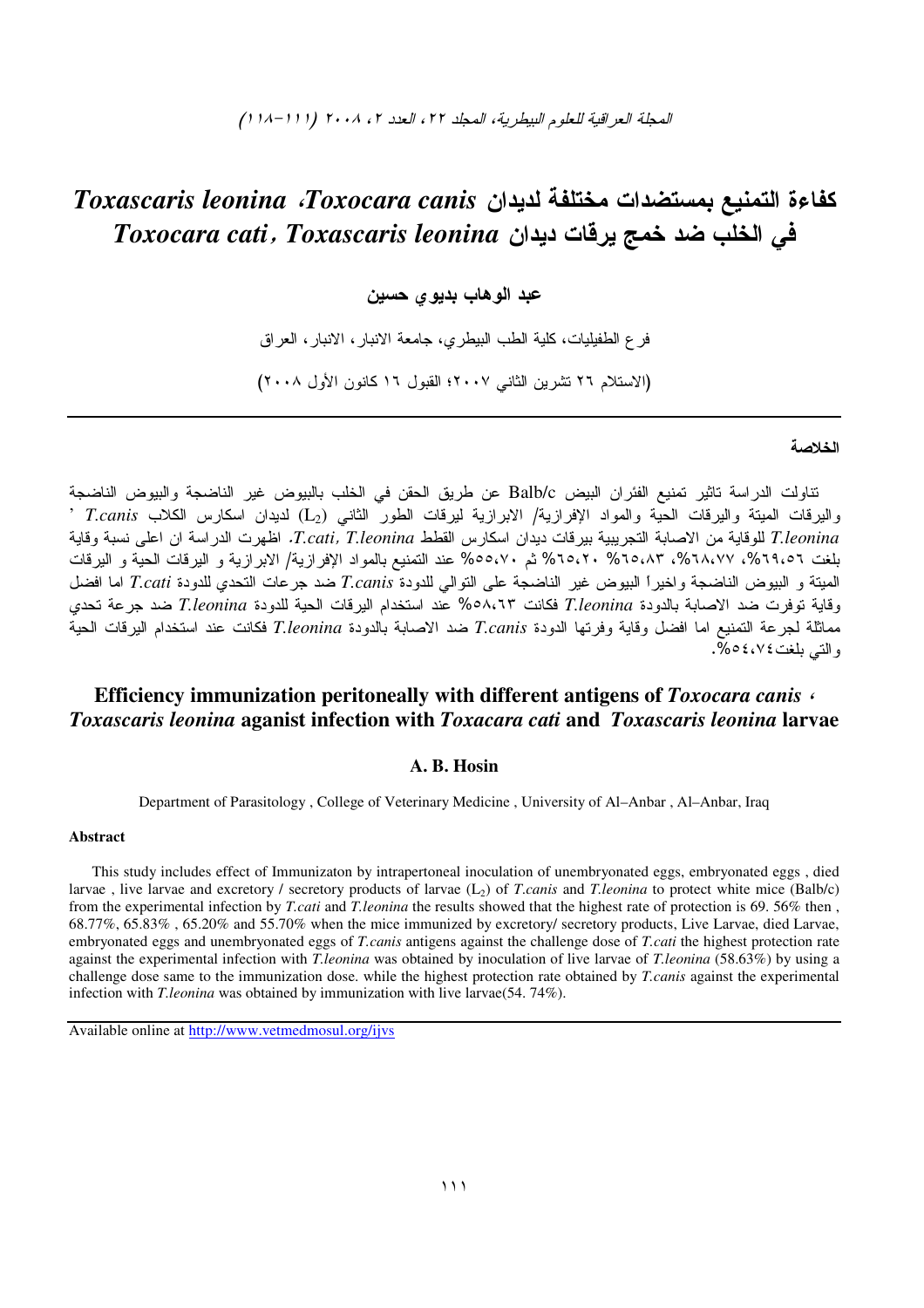#### المقدمة

تصبب يرقات ديدان اسكارس القطط كل من الانسان والاغنام والطيور وبعض اللافقريات مسببة داء البرقات الاحشائية المهاجرة visceral larvae migrans (١) حيث نتجول البرقات في الاعضاء المختلفة من الجسم ولكن وصولها الى شبكية العين والدماغ يعد من اخطر المضاعفات في حالة اصابة الانسان (٢) وباستخدام طريقة ELISA للكشف عن الاجسام المضادة المتخصصة وجد (٣) ان نسبة اصابة الانسان بهذه الديدان في تايوان ٤٦% وفي بورندي كانت نسبة الاشخاص الحاملين للاجسام المضادة ضد الدودة T.canis 09،4% (٤) وبينت الدراسات الانتشار الواسع لمهذه الديدان في الحيوانات ففي المملكة المتحدة بلغت نسبة اصابة الكلاب ٥٢% (٥) وفي مدريد بلغت نسبة اصابة الكلاب السائبة بالدودة ۷،۸ T.canis% وبالدودة T.leonina ٢،٢% (٦) وفي نركيا بلغت اصابة كلاب الجيش النركي بالدودة Y۱،۸*T.leonina* والدودة ١٣،٣ ٣،٣،٣ % (٧) ووجد تفاعل مشترك بين (A) D.lmmitiss والسدودة T.canis والسلام (A) D.lmmitiss وظهرت زيــادة فـــى كمـــية الاجــســـام المــضـــادة نـــوع IgG, IgM,IgA بعد تمنيع الارانب بجرعة ثـــانـــيــــة مـــن مستقضدات الدودة T.vitulorum (٩) وكذلك القطط بعد اصابتها التجريبية بالدودة T.cati بثلاث أسابيع (١٠) لوحظ زيادة في إنتاج IL ــــII ونقصـان في انتاج IFN-y في الكلاب الحوامل المصابة بالدودة T.canis (١١) واستخلص (١٢) العديد من المستضدات من الادوار اليرقية والديدان البالغة.  $T.cati$  وسجل (١٣) وقاية ضد الخمج بديدان اسكارس القطط باستخدام بيوض نفس الدودة كمستضدات وذكر (١٤) ان مستخلصات برقات الدودةA.summ (L<sub>4</sub>,L<sub>3</sub>,L<sub>2</sub>) غير قادرة على تحفيز مناعة واقية ضد الاصابة التالية وبين (١٥) ان المستضدات الجسمية التي عزلت بعد معاملة يرقات الطور الثانـي  $(\mathrm{L}_2)$ والثالث  $(\mathrm{L}_3)$ بواسطـة الموجات فوق الصونيه Ultrasound حفزت بشكل جيد مستويات عالية من المناعة الواقية وأضاف (١٦) ان مستضدات محضرة من يرقات الطور الثاني(L<sub>2</sub>) لدودة اسكارس الخنزير يمكن ان تثير مناعة واقيه ضد الخمج النالي.وحصل (١٧) على نسبة وقاية بلغت ه ۹۰،۱۰% عند حقن برقات  $(\mathrm{L}_2)$ لدیدان T.leonina فی عضلات الفئران بجرعات تمنيع ضد جرعات تحدي مماثلة، اما عند حقن يرقات  $(L2)$ لديدان  $T.cati$ فكانت نسبة الوقاية ٨٨٣،٤٨% ضد جرعة تحدي مماثلة لجرعات التمنيع وعند اعطاء جرعة التمنيع عن طريق النجويف الخلبي. واشار (١٨) ان البيوض الناضجة لديدان A.suumالمضعفة بالاشعة فوق البنفسجية ادت الى اختزال في اعداد اليرقات بلغت ٨٨٨% وذكر

(١٧) ان اعلى نسبة وقاية وفرتها البيوض المحقونة تحت الجلد للدودة T.leonina لبغت ١٢،٩٧% ضد جرعة تحدى مماثلة لجرعة التمنيع. وحصل (١٩) على نسبة اختزال بلغت ۲۸،۰۲% في يرقات ديدان T.cati و ۸۲،۹۹ % في يرقات ديدان T.leonina عند النمنيع بالمواد الإفرازية/ الابرازية وإعطاء جرعات تحدي مماثلة لجرعات التمنيع في التجويف الخلبي.

## المواد وطرق العمل

جمع الديدان :\_ بعد جمع الديدان من الحيوانات  $-1$ المعنية القطط والكلاب تم تشخيصها تبعا للصفات المظهرية  $.()$  $-\tau$ ا**ستخلاص البيوض وحضنها**:ـــ استخلصت البيوض حسب طريقة (٢٠). الحصول على اليرقات :\_ بعد الفترة المقررة لحضانة  $-\tau$ البيوض تم استخدام طريقة (٢١) لفقس البيوض وعزل الير قات. استخلاص اليرقات وعدها :\_ استخدمت طريقة (٢٢)  $-\xi$ لهذا الغرض. زرع اليرقات :\_ استخدمت طريقة (٢٣) المحورة من  $\overline{\phantom{a}}$ قبل (١٧) واعتبر الوسط الزرعي كمستضد للمواد الإفرازية/ الابر از ية. ا**لتمنيع باليرقات الحية:**ــــ بعد فترة الحضانة للبيوض  $-7$ يرقة حية وعلى جرعتين في الخلب وكما مبين في المجموعة الاولىي ادناه. ا**لتمنيع باليرقات الميتة :**ـــ بعد تفقيس البيوض تركت  $-<sup>1</sup>$ اليرقات في محلول الملح الفسيلوجي لحين موتها واعتبرت الحركة مقياساً لاعتبار اليرقات حية أو ميتة ومنعت الفئران باليرقات وعلى جرعتين كل جرعة ٥٠٠ يرقة وكما في المجموعة الاولى ادناه. المواد الإفرازية/ الإبرازية :ــ بعد زرع البرقات  $-\lambda$ اعتبر الوسط الزرعي مستضدأ واعطيت الفئران بما يعادل مواد افرازية ابرازية (١٠٠٠) يرقة لكل جرعة وكما مذكور في المجموعة الاولىي أدناه. **تصميم التجرية :** استخدمت لكافة المجــــاميع فئــــر ان  $-9$ ذكوربعمر ٤ – ٦ اسابيع. – التمنيع بالبيوض غير الناضجة :ــــ ٢٠ فأرة اعطيت جرعات التمنيع في الخلب ١٠٠ بيضة غير ناضــجة وبعــد ١٤ يــوم اعطيت جرعة ثانية وبعد فترة اسبوعين اعطيت ١٠٠٠ بيضة ناضجة كجرعة تحدي، فتلهت وشمرحت الفئمران وعزلمت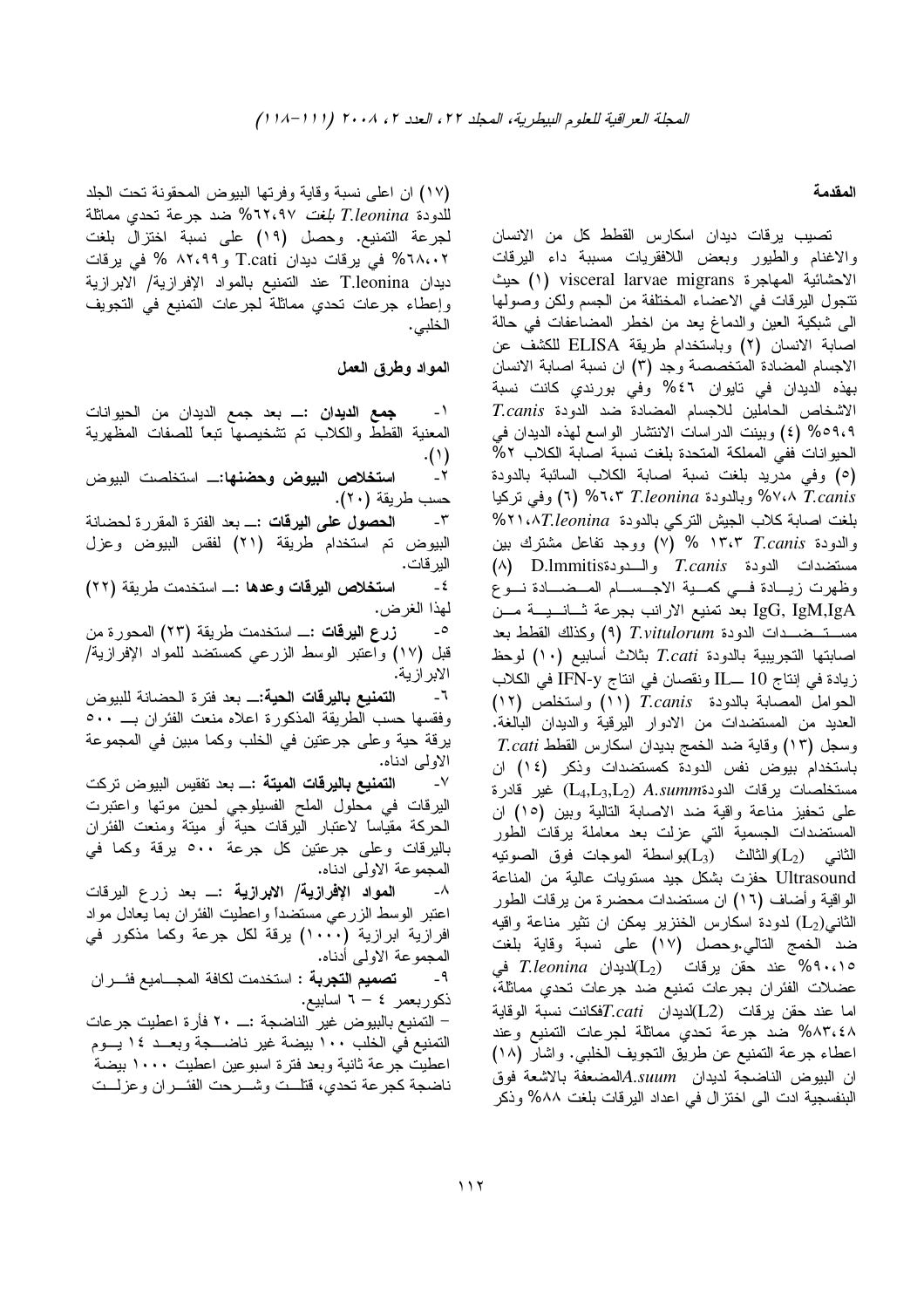اعضائها واستخلصت اليرفات بعد ١٠ ايام من اعطاء جرعـــة النحدي وكما بلي.

المجموعة الاولى –١– وتضمنت ٢٠ فارة أعطيــت جرعـــات التمنيع في الخلب وحسب الترنيب ادناه:

أ– ٥ فئر ان اعطيت البيوض غير الناضجة لديدان T.canis في الخلب.

ب- ٥ فئران اعطيت البيوض غير الناضجة للدودة T.leonina في الخلب ثم اعطيت الفئران (أ+ب) جرعة التحدي فموياً ۱۰۰۰ بيضة ناضجة من بيو ض T.cati.

ج- 0 فئران اعطيت البيوض غير الناضجة لديدان T.canis في الخلب

د- 0 فئران اعطيت البيوض غير الناضجة لديدان T.leonina في الخلب. ثم اعطيت الفئران (ج+د) جرعة تحدي فموياً ١٠٠٠ بيضة ناضجة للدودة T.leonina.

اما مجموعتي السيطرة (هــــ + و) فقد قسمت كما يلي :

هـــ ـــ ٥ فئران أعطيت فموياً جرعة التحدي ١٠٠٠ بيضة ناضجةلديدانT.cati و ـــ ٥ فئران اعطيت فموياً جرعة التحدى ١٠٠٠ بيضة ناضجة لديدان T.leonina واعتبرت (هــــ، و) كسيطرة.

الخلب ١٠٠ بيضة ناضجة وبعد ١٤ يوم اعطيت جرعة ثانية وبعد فترة اسبوعين اعطيت ١٠٠٠ بيضة ناضجة كجرعة تحدى، قتلت وشرحت الفئران وعزلت اعضائها واستخلصت اليرفات بعد ١٠ ايام من اعطاء جرعة النحدي وحسب الترنيب المبين في المجموعة الاولىي اعلاه.

الخلب ١٠٠ برقة حية وبعد ١٤ بوم اعطيت جرعة ثانية وبعد فترة اسبوعين اعطيت ١٠٠٠ بيضة ناضجة كجرعة تحدي، قتلت وشرحت الفئران وعزلت اعضائها واستخلصت البرقات بعد ١٠ ايام من اعطاء جرعة النحدي وحسب النرنيب المبين في المجموعة الاولى اعلاه.

المجموعة الرابعة :ـــ ٢٠ فارة اعطيت جرعات التمنيع في الخلب ١٠٠ برقة مينة وبعد ١٤ بوم اعطيت جرعة ثانية وبعد فترة اسبو عين اعطيت ١٠٠٠ بيضة ناضجة كجرعة تحدى، قتلت وشرحت الفئران وعزلت اعضائها واستخلصت اليرقات بعد ١٠ ايام من اعطاء جرعة التحدي وحسب الترتيب المبين في المجموعة الاولى اعلاه.

المجموعة الخامسة :ـــ ٢٠ فارة أعطيت جرعات التمنيع مواد افرازية / ابرازية تقدر بمواد ١٠٠٠ يرقة لكل جرعة وحسب الترنيب المبين في المجموعة الاولى أعلاه.

التحليل الاحصائي :ـــ تم استخدام اختبار (t-Test) لمعرفة ان كان هناك فروق معنوية مقارنة بالسيطرة.

# النتائج

أظهرت النتائج عند التمنيع بالبيوض غير الناضجة في الخلب ان اعلى نسبة وقاية بلغت ٥٥،٧٠% عند التمنيع بببوض الدودة T.canisكضد جرعة تحدي لبيوض الدودة T.cati تلتها مستضدات الدودة T.leoninaتضد الدودة T.catiو التي بلغت ٤،٤،١ % اما اقل المستضدات تاثيراً فكانت مستضدات الدودة T.canisتضد جرعة تحدي للدودة T.leoninaوالتي بلغت ٢٠،٣٠% (الجدول ١).

اما عند استخدام البيوض الناضجة في التمنيع فبلغت اعلى نسبة وقاية ٢٥،٢٠% وعند استخدام مستضدات الدودة T.canis ضد جرعة تحدي لبيوض الدودة T.catiتلتها مستضدات الدودة T.leoninaوالتي بلغت ٤٤٧% وضد جرعة تحدى مماثلة لجرعة التمنيع ثم ٤٨،١٨% عند التمنيع بمستضدات الدودة T.canis.كضد جرعة تحدي للدودة T.leonina (الجدول ٢). وعند التمنيع باليرقات الميته فكانت اعلى نسبة وقاية ٦٥،٨٣% وعند التمنيع بمستضدات الدودة T.canisوجرعة تحدى للدودة T.cati (الصورة ١) تلتها مستضدات الدودة T.leoninaتضد مستضدات) الدودة T.catiوالتي بلغت ٥٠،٧٨ اصا اقل المستضدات تأثيرا فكانت مستضدات الدودة T.canisتضد جرعة تحدي للدودة Leonina.Tوالتي بلغت ٢٦،٨٧% (الجدول٣).

يبين الجدول (٤) ان اعلى نسبة وقاية بلغت ٦٨،٧٧% وعند التمنيع بالبرقات الحية للدوده T.canisتضد جرعة تحدي للدودة T.catiتلتها مستضدات الدودة T.leoninaتضد جرعة تحدي مماثلة لجرعة التمنيع والتي بلغت ٥٨،٦٣% نلتها مستضدات الدودة T.canisتضد جرعة تحدي للدودة T.leonina (الصورة ٢) والتي بلغت ٥٤،٧٤% وكانت اقل المستضدات تاثيراً هي مستضدات الدودة T.leoninaتضد جرعة تحدي للدودة T.cati والتي بلغت ٥٠،٥٢% (الجدول٤). اما عند التمنيع بالمواد الإفرازية/ الابرازية لليرقات فكذلك كانت افضل المستضدات تأثيراً هي مستضدات الدودة T.canisتضد جرعة تحدي للدودة T.catiوالتي بلغت 1٩،٥٦% تلتها مستضدات الدودةT.leoninaتضد جرعة نحدي مماثلة لجرعة التمنيع والتبي بلغت 0۳،۸۸% ثم مستضدات الدودة T.canisتضد جرعة تحدي للدودة T.leoninaوالتي بلغت ٢،٧٧٧ه% (الجدول٥).

ونشير النحليلات الاحصائية الى وجود فروق معنوية فى كافة المعاملات مقارنة بالسيطرة النابعة لـها(الجداول١−٥).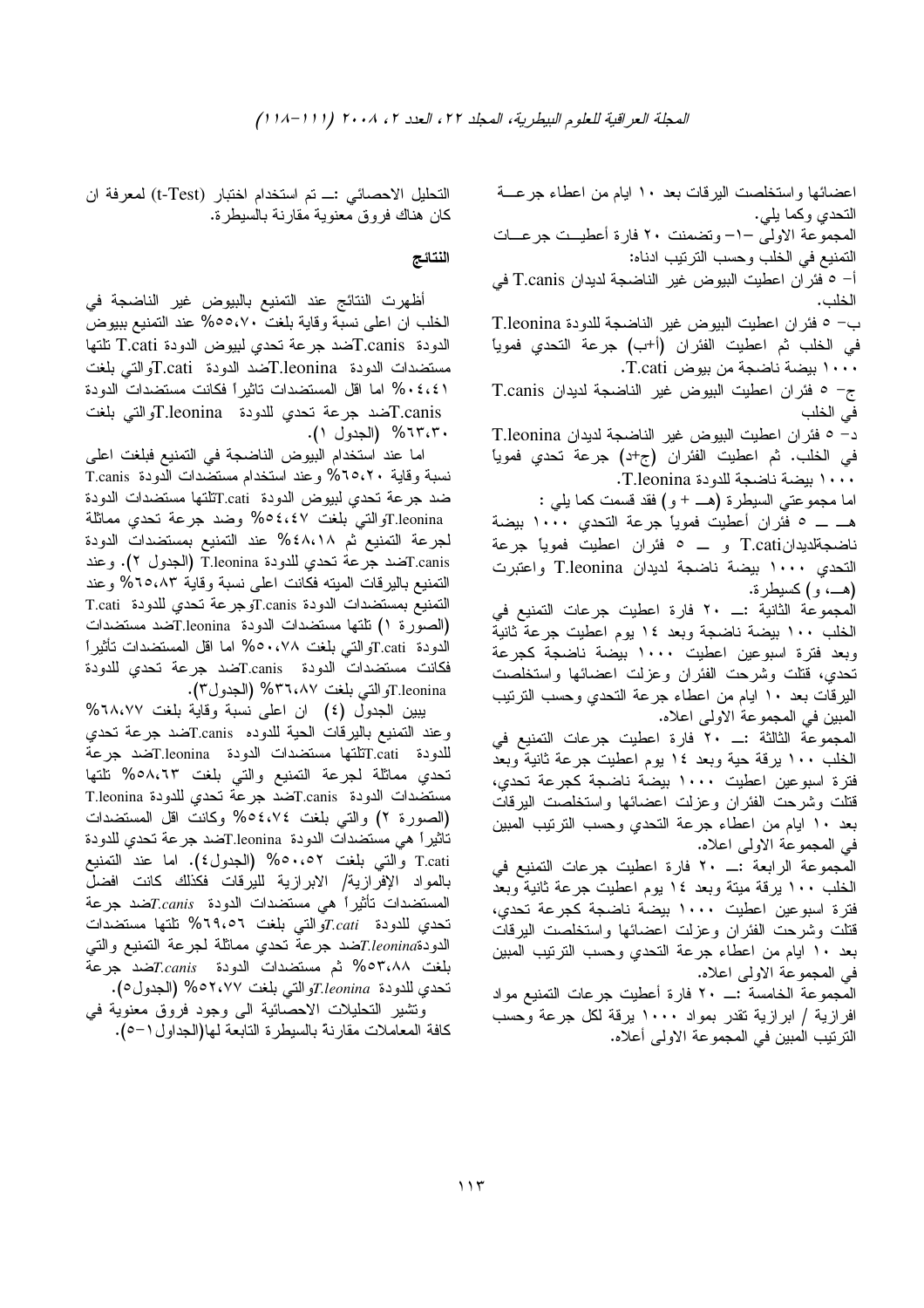| $SD_{\pm}$ | $\vec{d}$<br>الو قالية.<br>$\mathscr{E}_{\mathscr{C}}$<br>녲<br>ु<br>$\cdot$                                                                                                                                                                                                                                         | 刁<br>J | 刁<br>អ្ | 厚                 | Ę<br>ى:           | 了<br>$\frac{1}{2}$ | 习  | 刁<br>$\frac{1}{2}$ | ГŽĻ  | ᠊<br>$\frac{1}{2}$<br>$\bar{\kappa}$<br>ᅿ<br>٠ó | ぐう<br>4.<br>ή. | $\bar{\kappa}$<br>ঃৰ |  |
|------------|---------------------------------------------------------------------------------------------------------------------------------------------------------------------------------------------------------------------------------------------------------------------------------------------------------------------|--------|---------|-------------------|-------------------|--------------------|----|--------------------|------|-------------------------------------------------|----------------|----------------------|--|
| 31.29*     | 55.70                                                                                                                                                                                                                                                                                                               | 136    | 136     | $- -$             | --                | --                 |    | --                 | --   |                                                 | T.cati         | T.canis              |  |
| 21.38*     | 41.04                                                                                                                                                                                                                                                                                                               | 181    | 177     | $- -$             | --                | --                 | -- | 4                  | --   |                                                 | T.cati         | T.leonina            |  |
| 24.05*     | 34.50                                                                                                                                                                                                                                                                                                               | 186    | 82      | --                | --                | --                 |    |                    | $ -$ | 103                                             | T.leonina      | T.leonina            |  |
| 21.23*     | 30.63                                                                                                                                                                                                                                                                                                               | 197    | 70      | --                | --                | --                 |    | --                 | --   | 127                                             | T.leonina      | T.canis              |  |
| 17.49      |                                                                                                                                                                                                                                                                                                                     | 307    | 299     | $\qquad \qquad -$ | $\qquad \qquad -$ |                    |    | 5                  |      |                                                 | T.cati         | السيطرة              |  |
| 21.58      |                                                                                                                                                                                                                                                                                                                     | 284    | 89      | --                | --                |                    | -- | 5                  | 8    | 182                                             | T.leonina      | السيطرة              |  |
|            | $\frac{1}{2}$ $\frac{1}{2}$ $\frac{1}{2}$ $\frac{1}{2}$ $\frac{1}{2}$ $\frac{1}{2}$ $\frac{1}{2}$ $\frac{1}{2}$ $\frac{1}{2}$ $\frac{1}{2}$ $\frac{1}{2}$ $\frac{1}{2}$ $\frac{1}{2}$ $\frac{1}{2}$ $\frac{1}{2}$ $\frac{1}{2}$ $\frac{1}{2}$ $\frac{1}{2}$ $\frac{1}{2}$ $\frac{1}{2}$ $\frac{1}{2}$ $\frac{1}{2}$ |        |         |                   |                   |                    |    |                    |      |                                                 |                |                      |  |

جدول (١) معدل اعداد اليرقات المستخلصة من الاعضاء المختلفة للفئر ان الممنعة بالبيوض غير الناضجة في الخلب.

(\*) العلامة نشير إلى وجود فرق معنوي.

جدول (٢) معدل اعداد اليرقات المستخلصة من الاعضاء المختلفة للفئر ان الممنعة بالبيوض الناضجة في الخلب.

| $SD_{\pm}$ | $\vec{=}$<br>刁<br>$\partial_{\mathbf{z}}^{\mathbf{z}}$<br>ِهِينَ<br>په<br><u>لو:</u><br>ु<br>$\ddot{\bullet}$ | 刁<br>a٠<br>ሓ<br>J | 刁<br>អ | 耳     | 刁<br>ٮ<br>٠ω | 亍<br>ರ | 习     | 气<br>$\begin{matrix} \mathbf{1} \end{matrix}$ | ĪŅ.            | $\mathcal{P}$<br>刁<br>$\frac{4}{5}$<br>$\bar{z}$<br>⊿<br>٠ó<br>qy. | 刁<br>$\ddot{\bm{\zeta}}$<br>ी | $\bar{\bf x}$<br>刁<br>もず<br>q<br>ঃৰ |
|------------|---------------------------------------------------------------------------------------------------------------|-------------------|--------|-------|--------------|--------|-------|-----------------------------------------------|----------------|--------------------------------------------------------------------|-------------------------------|-------------------------------------|
| $29.61*$   | 65.20                                                                                                         | 111               | 107    | --    |              |        |       | າ                                             | $\overline{2}$ |                                                                    | T.cati                        | T.canis                             |
| 30.80*     | 40.43                                                                                                         | 190               | 187    | $- -$ | --           | --     | --    | $\overline{2}$                                |                | $-$                                                                | T.cati                        | T.leonina                           |
| 18.35*     | 54.47                                                                                                         | 168               | 82     | $- -$ | --           | --     | --    | ┑                                             |                | 78                                                                 | T.leonina                     | T.leonina                           |
| 29.52*     | 48.18                                                                                                         | 189               | 87     | $- -$ | --           | --     | $- -$ |                                               | $\overline{2}$ | 99                                                                 | T.leonina                     | T.canis                             |
| 24.83      |                                                                                                               | 319               | 316    | $ -$  | ↑            | --     |       | --                                            |                |                                                                    | T.cati                        | السيطرة                             |
| 21.93      |                                                                                                               | 369               | 183    | $- -$ | --           |        | --    | ┑                                             | 6              | 173                                                                | T.leonina                     | السيطرة                             |

في العلامة تشير إلى وجود فرق معنوي. "



الصورة رقم (1) يرقة فاقسة عن البيضة للدودة T.cati (100x).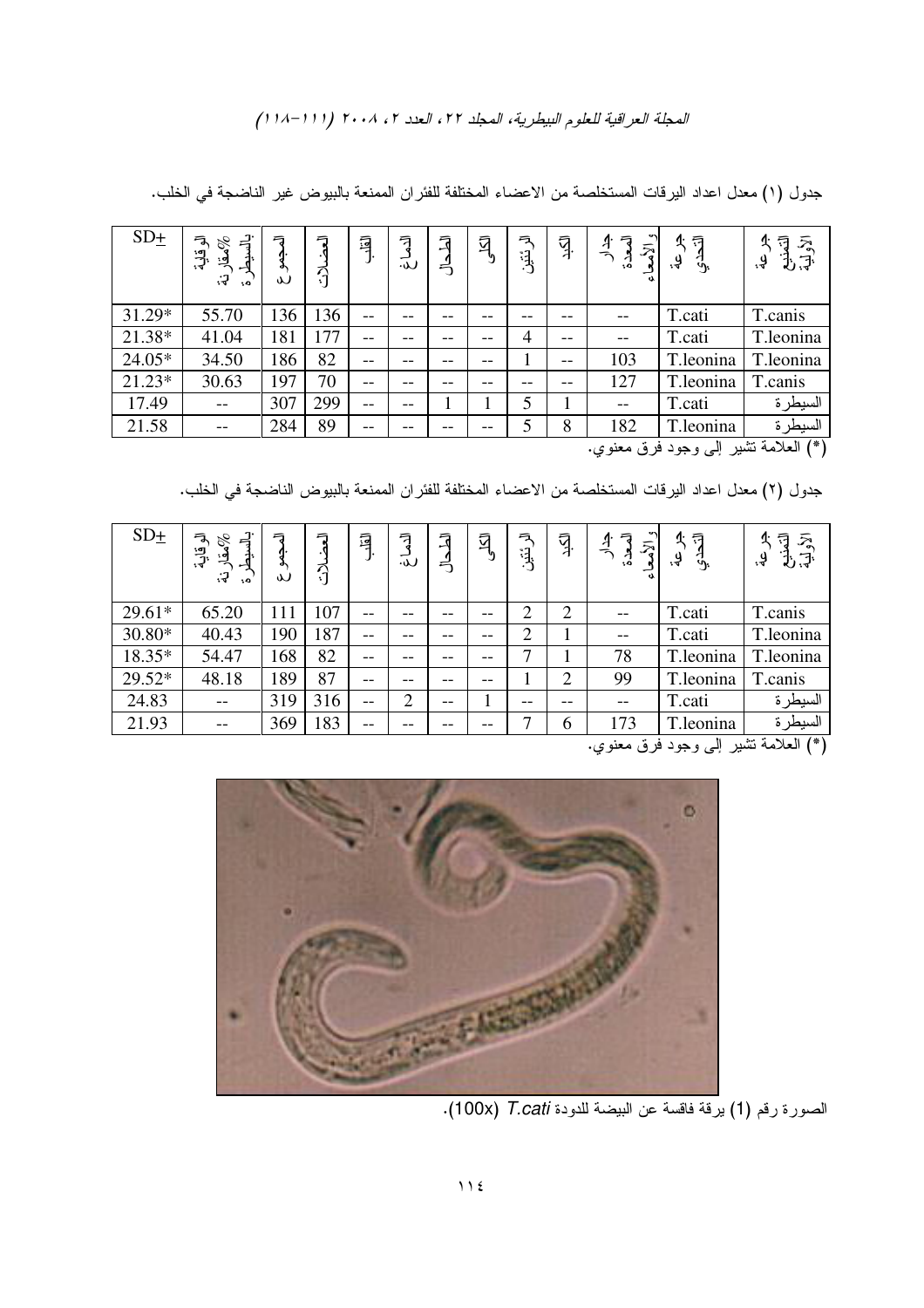| $SD_{\pm}$                                                                                           | بل<br>ا<br>へ<br>$\mathscr{E}_{\mathcal{S}}$<br>ُالِيِّ.<br>बें<br>्र<br>٠o | 刁<br>ď.<br>ى | 勻<br>う | 耳     | 刁<br>ٮ<br>لى. | 彐<br>ڮ | $\bar{P}$ | 气<br>$\mathbf{E}^{\prime}$ | ГŽ, | $\frac{4}{5}$<br>$\bar{\mathcal{S}}$<br>ا<br>ه: | ぐう<br>لۍ,<br>ुर्नु | $\bar{\mathcal{Z}}$<br>刁<br>q<br>: ব |
|------------------------------------------------------------------------------------------------------|----------------------------------------------------------------------------|--------------|--------|-------|---------------|--------|-----------|----------------------------|-----|-------------------------------------------------|--------------------|--------------------------------------|
| 12.80*                                                                                               | 65.83                                                                      | 109          | 109    | $- -$ | --            |        | --        | --                         | --  |                                                 | T.cati             | T.canis                              |
| 18.91*                                                                                               | 50.78                                                                      | 157          | 56     | --    | --            |        | --        |                            | --  |                                                 | T.cati             | T.leonina                            |
| $10.61*$                                                                                             | 39.68                                                                      | 193          | 112    | --    | --            |        |           |                            | --  | 81                                              | T.leonina          | T.leonina                            |
| $8.46*$                                                                                              | 36.87                                                                      | 202          | 96     | $- -$ | --            | --     | --        | --                         | --  | 106                                             | T.leonina          | T.canis                              |
| 22.18                                                                                                |                                                                            | 319          | 301    | $- -$ |               | $- -$  |           | 8                          | 8   | $-$                                             | T.cati             | السيطرة                              |
| 18.47                                                                                                |                                                                            | 320          | 104    | $- -$ |               |        |           | 6                          | 6   | 204                                             | T.leonina          | السيطرة                              |
| $\lambda$ in $\lambda$ is $\lambda$ in $\lambda$ in $\lambda$ in $\lambda$ in $\lambda$ in $\lambda$ |                                                                            |              |        |       |               |        |           |                            |     |                                                 |                    |                                      |

جدول (٣) معدل اعداد اليرقات المستخلصة من الاعضاء المختلفة للفئر ان الممنعة باليرقات الميتة في الخلب.

(\*) العلامة نشير إلى وجود فرق معنوي.

جدول (٤) معدل اعداد اليرقات المستخلصة من الاعضاء المختلفة للفئر ان الممنعة باليرقات الحية في الخلب.

| $SD_{\pm}$ | ने<br>刁<br>چهقار<br>ؚۣ<br>پې<br>्रं<br>$\ddot{\bullet}$ | 刁<br>a٠<br>ሓ<br>ى | 刁<br>អ្ | 闫     | 刁<br>┘<br>ل، | 亍<br>್ರ | $\bar{A}$ | 气<br>$\mathfrak{F}^{\prime}$ | آڳڍ<br>ا | $\mathcal{P}$<br>刁<br>$\frac{4}{5}$<br>$\bar{\kappa}$<br>ै | ন<br>Ŀ<br>لۍ,<br>$\mathcal{L}$ | $\bar{\mathcal{S}}$<br>ਜ਼<br>$\mathfrak{F} \rightarrow$<br>9. |
|------------|---------------------------------------------------------|-------------------|---------|-------|--------------|---------|-----------|------------------------------|----------|------------------------------------------------------------|--------------------------------|---------------------------------------------------------------|
| 16.60*     | 68.77                                                   | 89                | 88      | $- -$ |              |         | --        |                              | $- -$    |                                                            | T.cati                         | T.canis                                                       |
| 30.54*     | 50.52                                                   | 141               | 141     | $- -$ | $- -$        | --      | --        | --                           | --       |                                                            | T.cati                         | T.leonina                                                     |
| $31*$      | 58.63                                                   | 170               | 69      | $- -$ | --           | --      | --        | 3                            | $- -$    | 92                                                         | T.leonina                      | T.leonina                                                     |
| $30.55*$   | 54.74                                                   | 186               | 71      | $- -$ | --           | --      | --        |                              | $- -$    | 114                                                        | T.leonina                      | T.canis                                                       |
| 33.43      |                                                         | 285               | 276     | $- -$ |              | $- -$   |           | $\overline{2}$               | 5        | $-$                                                        | T.cati                         | السيطرة                                                       |
| 41.51      |                                                         | 411               | 260     | $- -$ | --           |         | --        |                              |          | 145                                                        | T.leonina                      | السيطرة                                                       |

(\*) العلامة نشير إلى وجود فرق معنوي.



الصورة رقم (2): نتبين برقة الدودة T.leonina مستخرجة من نسيج الفأر (50x).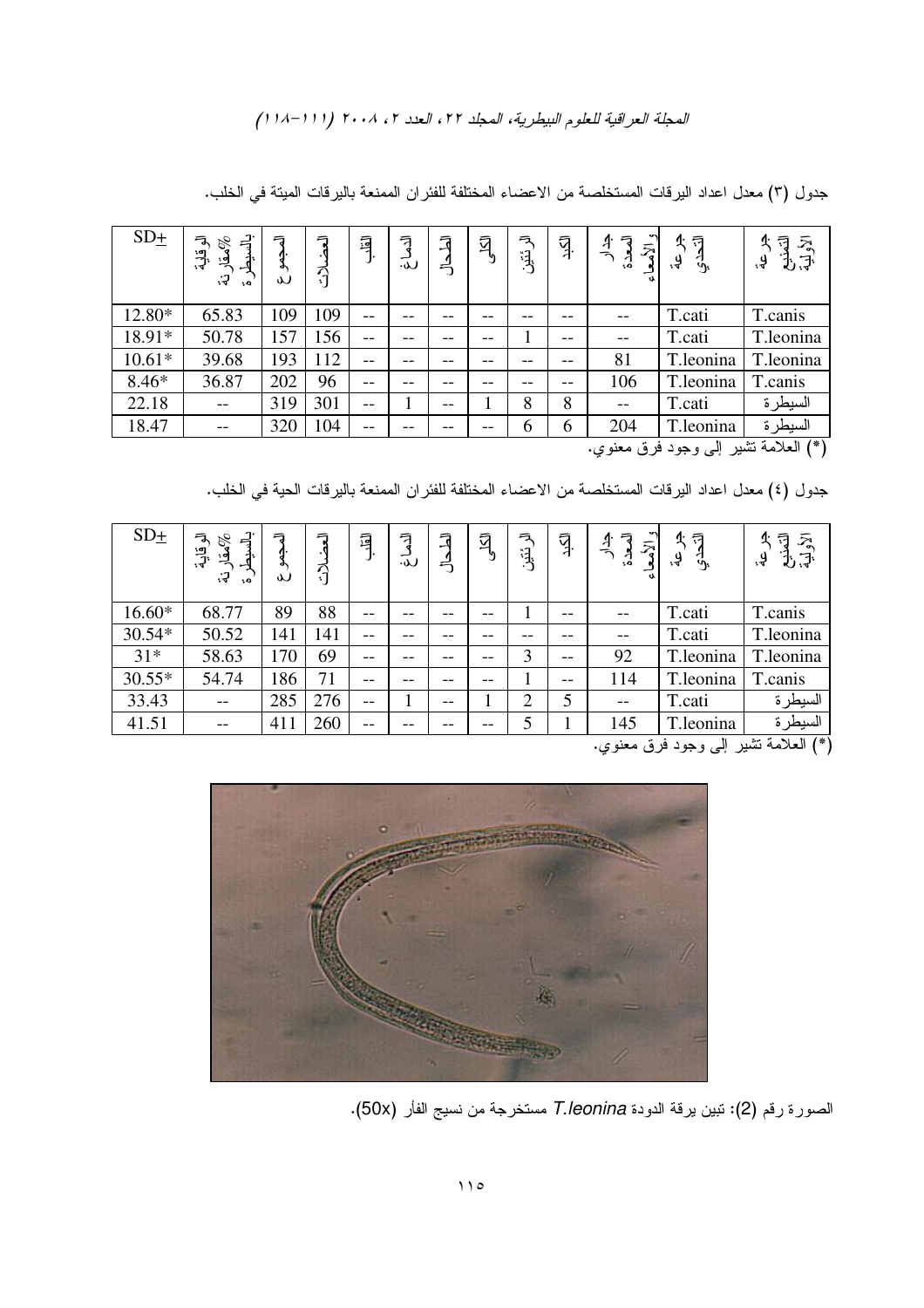| $SD_{\pm}$ | $\vec{r}$<br>へ<br>ىرى <u>مقار</u><br>ُهِيَّ<br>پ<br>्र<br>$\cdot$ | っ<br>п.<br>ى | 冖<br>วี | 闫             | 刁<br>┘<br>لى. | 戸<br>ڮ | $\bar{A}$ | 气<br>$\mathbf{E}^{\mathbf{r}}$ | ŢР.   | $\sim$<br>$\frac{4}{2}$<br>$\overline{z}$<br>ैं<br>qy | 刁<br>Ŀ.<br>لۍ,<br>$\tilde{\mathcal{F}}$ | 刁<br>$\bar{\mathbf{K}}$<br>もぎ<br>$\ddot{\bm{\theta}}$ |
|------------|-------------------------------------------------------------------|--------------|---------|---------------|---------------|--------|-----------|--------------------------------|-------|-------------------------------------------------------|-----------------------------------------|-------------------------------------------------------|
| 21.68*     | 69.56                                                             | 91           | 88      | --            | --            |        |           | $\overline{2}$                 |       |                                                       | T.cati                                  | T.canis                                               |
| $20.65*$   | 34.44                                                             | 196          | 196     | --            | --            | --     |           | --                             | --    |                                                       | T.cati                                  | T.leonina                                             |
| $22.51*$   | 53.88                                                             | 166          | 26      | $\sim$ $\sim$ | $-$           | --     | --        |                                | $- -$ | 139                                                   | T.leonina                               | T.leonina                                             |
| 24.19*     | 52.77                                                             | 170          | 42      | $- -$         | --            |        |           | --                             |       | 128                                                   | T.leonina                               | T.canis                                               |
| 24.95      | $-$                                                               | 299          | 291     | $- -$         |               | $- -$  | --        | 4                              | 3     | $-$                                                   | T.cati                                  | السيطرة                                               |
| 32.62      |                                                                   | 360          | 149     | $- -$         | --            |        |           | 6                              | 7     | 198                                                   | T.leonina                               | السيطرة                                               |
|            |                                                                   |              |         |               |               |        |           |                                |       | $\cdot$ $\cdot$                                       | $\mathbf{v}$                            | <b>Carlotte State Food State View</b>                 |

جدول (٥) معدل اعداد اليرقات المستخلصة من الاعضاء المختلفة للفئر ان الممنعة بالمواد الإفرازية/ الابرازية في الخلب.

(\*) العلامة نشير إلى وجود فرق معنوي.

#### المناقشة

ذكر (٢٤) ان اعطاء الفئران البيض جرعات من البيوض الناضجة لديدان اسكار س القطط تحت الجلد قبل اعطاء جر عات النحدي المماثلة والمغايرة لجرعات النمنيع الاولية نثير استجابة مناعية في المضيف الناقل، ويبدو ان الاستجابة المناعية تختلف تبعاً لنوع البيوض في الجسم وطريقة حقنها وكذلك اعداد البيوض في الجرعة وعدد الجرعات وفيما إذا كانت البيوض ميتة killed او مضعفة attenuated وذكر ايضاً ان اعطاء جرعات فموية صــــغيرة من بيوض ديدان T.cati الى الفئر ان قد حفزها على نكوين مناعة وقائيــةprotective\_immunity وحــصل (١٨) على نسبة أخـــنزال فـــي عدد اليرقات بلغــت ٨٨% بالمقارنة مع مجموعة السيطرة النابعة لمها عند زيادة عدد ألبيوض المصيبة والمضعفة بألأشعه فوق البنفسجية إلى ١٠٠٠٠ بيضة اجرعة أعطيت لثلاثة أسابيع متعاقبة. وحصل (٢٥) على نسبة اختزال بلغت ٢٥،٢،٥٨ و ٨٣،٦٩% عند التمنيع بالبيوض الناضجة المغايرة لجرعة التحدي T.leonina وعلى نسبة اختزال في اعداد برفات T.cati% و٧٠،١٦ % عند تمنيع الفئران بالبيوض الناضجة المماثلة لجرعة النحدي فمويًا. وحصل (١٧) على نسب اختزال بلغت 50،٢٢% في اعداد برقات الدودة T.cati وجرعة تحدى مماثلة لجرعة التمنيع ٦٢،٩٧% في اعداد يرقات الدودة T.leoninaوجرعة تحدى مماثلة لجرعة التمنيع اما عند اعطاء جرعات تحدي مغايرة لجرعات التمنيع فكانت اعلى نسبة ٤٤،٨٦% عند النمنيع بالبيوض الناضجة تحت الجلد للدودة T.cati ضد جرعة تحدي للدودة T.leonina.

ان هذه النتائج نتفق مع نجاربنا الحالية والتي بلغت فيها اعلى نسبة وقاية عند التمنيع بمستضدات البيوض الناضجة للدودة T.canis ضد الدودة T.cati 670، اما ضد الدودة

T.leonina فبلغت اعلى نسبة وقاية ٤٨،٧٨% نلتها مستضدات الدودة T.leonina وضد جرعات تحدي مماثلة لجرعة التمنيع التي بلغت 62،٤٧%، اما استخدام اليرقات الحية والميتة في التمنيع فقد حصل (٢٦) على نسب اختزال وصلت الى ٧٧،٠٧٧%, ٢،١١،٤٣% عند استخدام مستضدات الدوده T.cati تحت الجلد ضد جرعة تحدي مغايرة للدودة T.leonina ومماثلة للدودة T.cati على النوالبي وحصل عند اعطاء جرعات التمنيع عن طريق الفم على نسبة اقل من الوقاية بلغت ٥٥% وعند التمنيع بمستضدات الدودة T.cati ضد جرعة تحدي مغايرة T.leonina، وذكر (١٥) ان المستضدات الجسمية المعزولة من يرقات الطور الثاني والثالث(L2,L3) بواسطة الموجات فوق الصونية ultrasound حفزت بشكل جيد مستويات عالية من المناعة الواقية، وبين (١٦) ان المستضدات المحضرة من يرقات الطور الثاني لدودة اسكارس الخنزير يمكن ان نثير مناعة واقية ضد الخمج النالبي، وحصل (١٧) على نسب من الوقاية بلغت ۰٬۸۳٬٤۸ , ۴۵۹۰٬۱۵ ضد جرعة تحدي مماثلة لجرعات التمنيع عن طريق النجويف الخلبي، وان نتائجنا الحالية نتفق مع ما ذكر اعلاه حيث كانت اعلى نسبة وقاية تم الحصول عليها 51۸،۷۷ عند استخدام مستضدات الدودة T.canis ضد جرعة تحدي للدودة T.cati لاحظ الجدول رقم (٤).

يبدو ان استخدام المواد الإفرازية / الابرازية ليرقات الطور الثاني لديدان اسكارس الكلاب T.leonina ,T.canis ضد جرعات تحدى لديدان اسكارس القطط .T.leonina T.cati تعد طريقة فعالة في تحفيز مستوى جيد من المناعة عند اعطائها في الخلب وخاصة بالنسبة للدودة T.canis ضد الدودة T.cati والتي بلغت نسبة الوقاية فيها ٦٩،٥٦% ومستضدات الدودةT.leonina وجرعات نحدي مماثلة لجرعة التمنيع والتي بلغت ٥٣،٨٨% لاحظ الجدول (٥).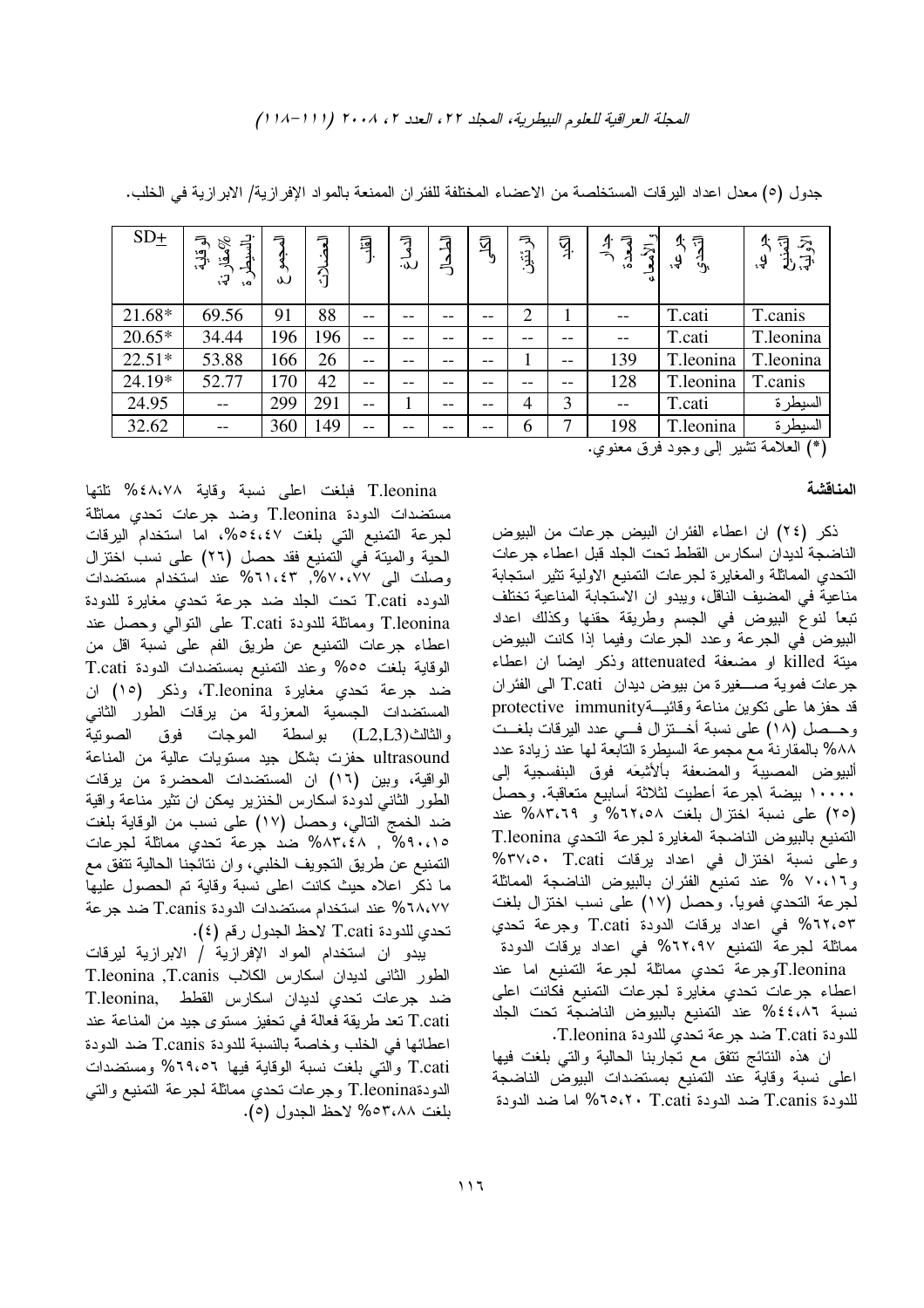- 6. Guadalupe M, Mart AM, Ana Montoya EV, Rosa C. Survey of intestinal parasite in stray dogs the Madrid area and comparison of the efficacy of three anthelmintics in naturally infected dogs. Parasitology research 2007;100:2 317-320..
- 7. Sanlik B, Cirak VY, karabacab A. Intestinal nematode infections in Turkish military dogs with special reference to *T.canis*. J of helmintho 2006; 80 (3). 299-303.
- 8. Ott RA , Staples M, Weekley ET, Maggio , BHD. Demonstration of both immunologically unique and common antigenic determinants in *Dirofilaria immitis* and *T.canis* using monoclonal antibodies. Veterinary immunology and immunopathology 2002; 10: 147 – 153.
- 9. Barriga OO , Omar HM. Immunity to *Toxocara vitulorum* repeated infections in a rabbit model. Veterinary immunology and immunopathology 1992; 33 : 249 – 260.
- 10. Gilbert S, Halliwell REW. The effect of endoparasitim on the immune response to orally a dministereted antigen in cats. Veterinary immunology and immunopathology 2005; 106. 113-120.
- 11. Torina A, Caracappa S, Barera A, Dieli F, Sireci G, Genchi C, Deplazes P, , salerno A. *Toxocara canis* infection induces antigenspecific IL-10 and IFNy production in pregnant dogs and their puppies. Veterinary immunology and immunopathology 2005; 108: 247-251
- 12. Falcone F, Tettch KKA, Hunt P, Blaxter, ML, Loukes A , Maizels RM. The new subfamily of cathepsin Z-like protease genes includes tc-cpz-L, acystein protease gene expressed in *T.canis* adults and infective stage larvae. Experimental Parasitology 2000; 94: 201-207.
- 13. AL-Azzawi SSM. Biological studies on *T.cati*. M.Sc. Thesis, University of Baghdad. 1989.
- 14. Stromberg BE , Soulsby EGL. *Ascaris suum* immunization with soluble antigen in the guinea pig. International Journal for Parasitolagy 1977; 7:287-291.
- 15. Benkova M. The immunizing effect and dynamics of circulating antibody after treating pigs with antigens from *A. suum.* Helmenthologia 1982;19:47-49.
- 16. Urban JF , Tromba FG. An ultraviolet-attenuated eggs. vaccine for swine ascariasis parameter effecting the development of protective immunity. American Journal Veterinarian Research 1984; 45 (10) : 2104-2108..
- 17. Al-kubaissi AB. Study of effciency vaccination with different antigen of *T.cati* and *T.leonina* immunizing white mice (Balb/c) Alanbar J of Agricultural sciences 2004; 2:(2).
- 18. Urban JF , Tromba FG. Development of immune responsiveness to *A*. *suum* antigens in pigs vaccinated with ultraviolet attenuated egg. veterinria immunology immunopathology 1982; 3: 399-409.
- 19. Al-kubaissi AB. Study of resistance of white mice Balb/c with *T.cati, T.leonina* infection M.Sc. Thesis University of Baghdad. 1992.
- 20. Fairbairn D. Physiological hatching of *A.lumbricoides* : Experiments and techniques in parasitology. Free man and co., san froncisco. 1957; 20-23.
- 21. Al-tae AA, Al-Bashir NM, Murad AM. Artificial hatching of *T.canis* larvae using gut tissue extract and some chemicals. Journal of Biological Science Research , 1987; 18:47-56.
- 22. Sprent JFA. On the migratory behavior of the larvae of various *Ascaris* species in white mice 1- Distribution of larvae in tissues. J nf Dis 1952; 90: 165-176.
- 23. Cleeland R, Laurence KA. *In vitro* cultivation of *Ascaris lumbricodes* var *suum* larvae.Journal of Parasitology, 1961; 48:(1):35-38..
- 24. Lee HF. effects of super-infection on the beheviour of *T. canis* larvae in mice. Journal of Parasitology 1960; 46 : 588.

وهذا يتفق مع ما ذكره (١٧) والذي اشار الـي ان النواتج الإفرازية/ الابرازية لليرقات المحقونة تحت الجلد تحت الجلد اثارت مناعة واقية بلغت ٦٥،٤٦% عند استخدام مستضدات . T.leonina الدودة

ضد جرعات تحدي للدودة T.cati، ويتفق ايضاً مع ما نوصل اليه (٢٥،٢٧) والذين أشارًا إلى ان الكبد وربما الرئتين قد تشترك في الية تكوين المناعة الوقائية، ويتفق ايضاً مع ما ذكره (١٩) عند اعطاء جرعات في العضلات حيث حصل على نسبة وقاية بلغت ٧٧،٣٠% ضد جرع التمنيع المماثلة للدودة T.leoninaو ۸۲،۹۹% ضد جرع التمنيع المماثلة للدودة T.cati عند اعطائها في النجويف ألخلبي، اما عند إعطاء جرع تحدي مغايرة لجرع التمنيع فذكر ان النواتج الإفرازية/ الابرازية للدودة T.cati توفر حماية افضل ضد الجرع المغايرة من الدودة T.leonina فقد حصل على نسبة وقاية ضد الدودة MAT،•AT.leonina% عند استخدام النواتج الإفرازية/ الابرازية للدودة T.cati .

اما في الحالة المعكوسة فحصل على نسبة وقاية ٤٩،٤٩،٤%، وهذا يتفق مع نتائجنا الحالية حيث وفرت مستضدات الدودة T.canis وقاية ضد جرعات التحدي للدودة T.cati افضل مما وفرته الدودة T.leonina ضد الدودة T.cati، وكانت مستضدات الدودة T.leoninaافضل في توفير الحماية ضد جرعات النحدي المماثلة، وحصل (٢٨) على نسبة وقاية بلغت 3 T.cati % عند حقنه المستضدات الجسمية للدودة T.cati في العضلات ضد جرعة تحدي للدودةT.leonina .

إن هذه النتائج إضافةً إلى اتفاقها مع نتائجنا اعلاه تشير إلى انه قد يكون لجدار المعدة والامعاء والأجسام المضادة الافرازية نوع Secretory IgA دوراً في توفير حماية في الحيوانات الممنعة ضد جرعات النحدي اللاحقة كون البرقات الموجودة في جميع اعضاء الجسم محسوبة مقارنة بالسيطرة التابعة لها.

## المصادر

- 1. Burrows W. Text book of microbiology, 20 th. ed., W.B. saunders company Philadelphia, 1968.
- 2. Woodruff AW, Bisseru B , Bowe JC. Infection With animal helminths as a factor in Causing polinyelitis and epilepsy. British medical Journal.1966, 1, 1576-1579.
- Fan CK, Lan H S, Hung CC, Chung WC, Liao CW, Du WY, Su KE. Seroepidemiology of *T.canis* infection among mountain Aboriginal adults in Taiwan. Am. J. trop. Med. hyg. 2004; 71:(2), 216-221.
- 4. Alessandra N, Alessandro B, Vito S, Antonia M, Georges N , Guilhem F, Marie p p. Epilepsy and Toxocariasis : A case – control study in Burundi. 2007; 48:(5). 894-899.
- 5. Guest CM, Stephen J M , Price CJ. Prevalence of *campylobacter* and four endoparasites populations Associated with hearing dogs. J small anim pract 2007; 6 : 1.